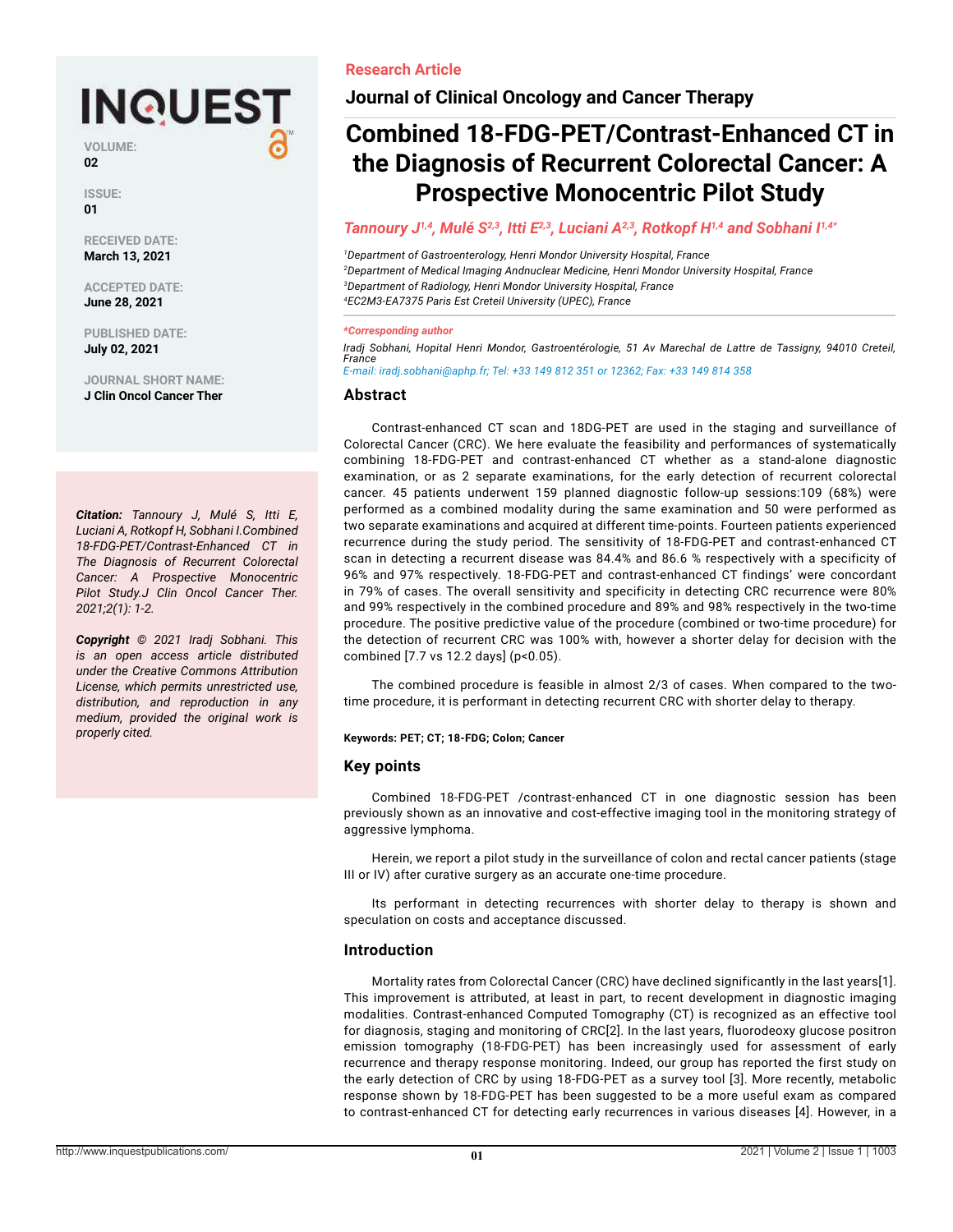**Sobhani I, et al., Journal of Clinical Oncology and Cancer Therapy**

recent open-label multi centre trial, adding routine 6-monthly 18-FDG-PET increased costs without decreasing treatment failure rates in patients in remission of CRC (stage II perforated, stage III, or stage IV) [5]. Furthermore, in a recent update of a Cochrane Review, there were no effect on overall survival of intensifying the follow-up programs of patients after curative surgery for colorectal cancer [6]. We suggest that the combination of imaging information from multiple modalities in a single procedure may offer a promising tool for prompt clinical diagnosis and therapeutic applications. Combined 18-FDG-PET/ contrast-enhanced CT in one diagnostic session has been shown as an innovative and cost-effective imaging tool in the monitoring strategy of aggressive lymphoma [7], while studies in CRC are still lacking. The aim of our study was to assess the performance and the technical feasibility of this combined procedure in detecting early recurrences compared with 18-FDG-PET and contrast-enhanced CT performed as separate acquisitions at different times.

#### **Patients and Methods**

From 2008 to 2014, in the area of CRETEIL, 45 patients with high-risk CRC recurrence treated and followed up in a 3 year period in two public hospitals (i.g. The University Hospital Henri Mondor and Inter communal de Créteil-CHIC) were enrolled in the study (Table 1). They were all assigned to have acombined procedure and were prospectively evaluated currently for feasibility, performances and results. The study protocol was approved by the institutional ethics committee (Comite de Protection des Personnes, protocol n PP 13– 043) (CPP 07-035; revised Jan 2008 and April 2012; National Ministry Register 2007-AO1138-45) and patients provided written informed consent before study inclusion. High risk recurrence during a 3-year follow-up was defined as stage II CRC with tumor perforation, stage iii CRC or stage IV CRC with complete resection of all synchronous and metachronous metastases with or without neo adjuvant therapy. All patients were routinely assessed prospectively at regular 3-monthly intervals up to 36 months after curative surgery, or until death. All patients had to be scheduled for either a single combined or a twotime procedure 18-FDG-PET/contrast-enhanced CT every 6 months during the follow-up period. When conditions of the combined procedure were not met (mostly for logistical reasons), patients underwent 18-FDG-PET then a contrast-enhanced CT as separate acquisitions at different times (different days) with results analyzed independently. Body contrast-enhanced CT systematically included CT acquisition covering the cervical region to the pelvic groin, which was initiated 80's after the injection of 1.5 cc/kg of contrast agent. Post-processing reconstructions were performed on native data in

| Table 1: Main characteristics of patients enrolled. |  |
|-----------------------------------------------------|--|
|-----------------------------------------------------|--|

| Patients' characteristics  | Number of patients N=45 (%)                   |
|----------------------------|-----------------------------------------------|
| Gender                     | Men: 20 (44.4)<br>Women: 25 (55.6)            |
| Disease stage at inclusion | II: 6(13.3)<br>III: 22(48.9)<br>IV: 17 (37.8) |
| Tumor localization         | Colon: 33 (73.3)<br>Rectum: 12 (26.7)         |
| Neoadjuvant therapy        | Yes: 18 (40)<br>No: 27 (60)                   |
| Adjuvant therapy           | Yes: 36 (80)<br>No: 9 (20)                    |

the transverse plane to yield at least 2.5-mm-thick sections for image analysis. All acquisitions were performed using multi-slice CT scanner. Body 18DG-PET was performed on fasting patients (≥6 h), controlled by glycaemia <2 g/L, 60 min after IV injection of 4–5 mbq/kg 18DG. Examinations consisted of a low-dose CT followed by an emission scan in 9–11 steps from cervical to pelvic regions; they were reconstructed without and with attenuation correction by using iterative algorithms for SUV computation. When contrast-enhanced CT and 18-FDG-PET were performed as a single examination (where contrast-enhanced CT scan was performed immediately after completion of PET acquisition, planned with the same scout view, and on the same device), 18DG was infused first and CT contrast agent was injected after the scanning of 18-FDG-PET was completed. All readers had access to the patient's clinical history. A senior nuclear medicine specialist and a senior radiologist reviewed 18-FDG-PET and CECT images, respectively, and classified the recurrence status as yes, no or doubtful. In the evaluation of 18-FDG-PET, a lesion was considered positive whenever it showed a non-physiological increase of FDG uptake. The primary outcome was the detection of a recurrent disease or death. All images were reviewed during the mdt meetings to confirm the recurrence or the remission and consequently to decide of the upcoming treatment strategy. Thus, the performance of the different imaging modalities in the detection of a recurrent disease (true positive) and the confirmation of a remission (true negative) was referred to the MDT decision. Recurrent diseases were validated either by histopathology or by clinical-radiological assessment in multidisciplinary team (MDT) meetings. We performed a comparative analysis of procedures performed as initially planned – i.e. Combined 18-FDG-PET/contrast enhanced CT during the same session versus the two examinations performed separately. The feasibility rate of the combined procedure was determined and the mean delay to a formal diagnosis of relapse was calculated in the two groups.

#### **Results**

All 45 patients enrolled underwent 159 diagnostic procedures during the study period, including 109 as acombined 18-FDG-PET/ contrast-enhanced CT and 50 consisting of two separate exams (18-FDG-PET and contrast-enhanced CT as separate acquisitions at different times). Thus, the feasibility of the combined procedure in routine was 68%. The combined procedure was missed because of missing appointments or lack of recent renal function tests. According to the MDT's decision, the sensitivity of 18-FDG-PET scan and contrastenhanced CT scan in detecting a recurrent disease was 84.4% and 86.6 % respectively with a specificity of 96% and 97% respectively (Table 2). The overall concordance rate between18-FDG-PET and contrastenhanced CT findings was 79% (126/159 procedures). A total of 88 concordant findings were identified in the combined modality group (n=109, 80%) and 38 in the two-time procedure group (n=50, 76%). False positive 18-FDG-petresults (n= 11) were mainly due to increased 18-FDG up take in the bowel whereas false positive contrast-enhanced CT results (n=6) were related to non-specific post-operative peritoneal adhesions (n=3, 50%), two false-positive lung lesion and one hepatic lesion. We observed 5/121 (4.13%) false negative results with 18-FDG-PET and 4/127 (3.14%) with contrast-enhanced CT. All false negative

| Table 2: Performance of 18 FDG-PET and IV CT scan in detecting CRC recurrence. |
|--------------------------------------------------------------------------------|
|--------------------------------------------------------------------------------|

|                     | 18DG-PET (n=159)     |                  | Contrast-enhanced CT (n=159) |
|---------------------|----------------------|------------------|------------------------------|
| Positive lesions    | Confirmed recurrence | Positive lesions | Confirmed recurrence         |
| 38/159              | 27/38                | 32/159           | 26/32                        |
| <b>Negative PET</b> | Confirmed recurrence | Negative CT      | Confirmed recurrence         |
| 121/159             | 5/121                | 127/159          | 4/127                        |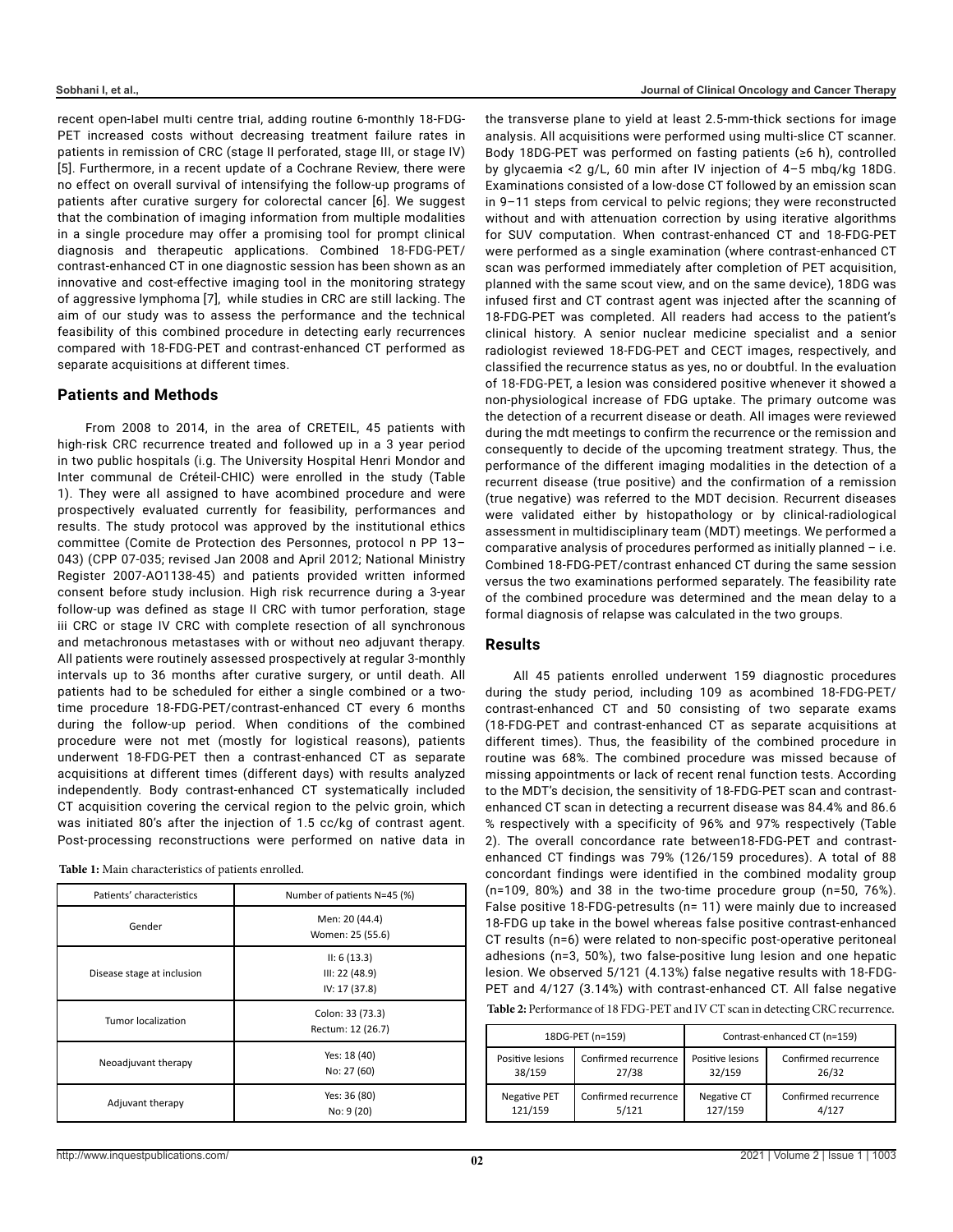**Table 3:** Performance of separated and combined FDG-PET/ IV CT scan in detecting CRC recurrence.

| Procedure                                         |                                             |                                                  |  |  |
|---------------------------------------------------|---------------------------------------------|--------------------------------------------------|--|--|
|                                                   | FDG-PET/ IV CT one acquisition<br>$(n=109)$ | FDG-PET/ IV CT separate acquisitions<br>$(n=50)$ |  |  |
| Performance in the diagnosis of recurrent CRC (%) |                                             |                                                  |  |  |
| Se                                                | 80                                          | 89                                               |  |  |
| Sp                                                | 99                                          | 98                                               |  |  |
| PPV                                               | 100                                         | 100                                              |  |  |
| <b>NPV</b>                                        | 99                                          | 97                                               |  |  |

Se: sensitivity; Sp: specificity; PPV: positive predictive value; NPV: negative predictive value; IV CT: contrast-enhanced CT

findings were finally detected after combining the two exams. According to the MDT criteria, fourteen patients (31%) had recurrent disease at the end of the study period. The overall sensitivity and specificity of the imaging in detecting CRC recurrence was 80% and 99% respectively in the combined procedure and 89% and 98% respectively in the twotime procedure. When 18-FDG-PET and contrast-enhanced CT scans were both positive, recurrent disease was always confirmed (positive predictive value of 100%) (Table 3). The median delay between the first imaging study and the multidisciplinary staff decision was 7.7 days [range 1-16 days] with the combined procedure and 12.2 days [range 2-22 days] with the two-time procedure (*p*<0.05).

#### **Discussion**

Here we evaluate the feasibility and the performance of a combined 18-FDG-PET/contrast-enhanced CT procedure for both metabolic and morphological assessment of CRC recurrence in a series of 45 patients with high risk of recurrence. This procedure appears feasible in close to 70% of cases in the course of routine care. There was no discrepancy in all 14 patients with documented recurrence. Hence, combining IV injection to PET/CT with the implemented technical protocol does not impede the individual performance of each modality. Despite the efficiency of both 18-FDG-PET and contrast-enhanced CT in detecting CRC metastases, 3%–15% of recurrences may be missed by each of these procedures when performed alone and the respective sensitivity and specificity of both techniques is not significantly different. Interestingly however, false negative findings on either technique appear to be detected on the other one. In addition, contrast-enhanced CT may be limited by kidney failure impeding the IV injection of contrast media, and 18-FDG-PET may be limited in detecting liver metastasis because of low SUV due to chemotherapy or mucous component of the primary tumor [8]. These biases cannot always be avoided in the routine practice, although in the current study all patients had normal renal function tests and have ended their chemotherapy before entering the follow up period. The value of combining 18-FDG-PET to contrast enhanced CT in the routine surveillance of CRC remains controversial. In a recent open-label multicentre trial, we showed that monitoring CRC recurrence with18-FDG-PET added every 6 months increased costs without decreasing treatment failure rates in patients in remission of CRC [5]. Thus, we suggested that 18-FDG-PET should be limited to selected patients such as those with stage IV CRC who should undergo curative surgery or those with rise of blood tumor marker. Since the fused anatomical images from CT and functional images from pet have been shown relevant for better detection of distant metastases and/or recurrence after curative surgery [9], we currently suggest a single hybrid imaging including two exams as a valuable alternative. The benefits of the combination of 18-FDG-PET and contrast-enhanced CT over contrast-enhanced CT alone and unenhanced 18-FDG-PET have been well established for the monitoring of abdominal and pelvic malignant diseases [10] and lymphoma [11]. A retrospective study performed in 53 patients showed that contrast-enhanced 18-FDG-PET/ CT was superior to non-enhanced 18-FDG-PET/CT for exact definition of regional nodal status in rectal cancer [12] when another study conducted on 100 patients with various malignant diseases showed that contrast-enhanced CT provides additional value for patient therapy management as compared to low-dose non-contrast CT in 18-FDG-PET/ CT protocols [13].

In our study, abnormal images as detected by both metabolic and anatomical imaging were always associated with recurrent disease. That is to notice that misdiagnosis or delay in making medical decision observed with 18-FDG-PET and contrast-enhanced CT performed as two separate exams was mostly related to false positive 18-FDG-PET results(n=7) and to additional exams implied by doubtful contrastenhanced CT images. Although the diagnostic delay may not be clinically significant, the two-time procedure led to additional exams and thus additional cost, increased patient compliance and radiation exposure. Indeed, as shown in our previous prospective study [5] including a medical cost evaluation, performing two exams enhances significantly the global cost per patient. In the current study, patients had one or more exams during the follow up period. This means in a scenario only two procedures were performed per year, each patient would receive double ionization radiation dosage, would lose two working day with doubling fees due to the transportation. We acknowledge that the major limitation of our study is the absence of abdominal MRI, which is now considered the preeminent imaging modality for the characterization, and detection of liver metastases. However, surveillance is rarely performed for liver metastasis alone and MRI is limited in the evaluation of extra hepatic disease, particularly the lungs, hence the current preference for CT over MRI. In conclusion, although both modalities provide similar sensitivity and specificity figures for the detection of tumor recurrence in treated CRC patients, 18-FDG-PET/contrast-enhanced CT as a combined exam can provide morphologic and functional data in a single session reducing additional diagnostic imaging exams. The availability of combined contrastenhanced CT images and 18-FDG-PET images improves diagnosis of colorectal cancer recurrence. The combined procedure often leads to prompt therapy decision with probably lower costs compared to the two-time procedure. Patient's clinical pathway should certainly be reviewed to increase the feasibility of this protocol in order to identify individuals most likely to benefit from this imaging approach.

#### **Statements**

#### **Statement of ethics**

All patients were informed that anonymised data from their medical files could be used for medical research purposes and that they were free to refuse such use of the data in accordance with French legislation.

#### **Disclosure statement**

Iradj Sobhani has received financial support for travel expenses, registration at international conventions, or research from Biocodex, Novartis, IPSEN, and Pfizer. Alain Luciani has received financial support for participation to research board and training program, from Bracco Group and General Electric Healthcare.